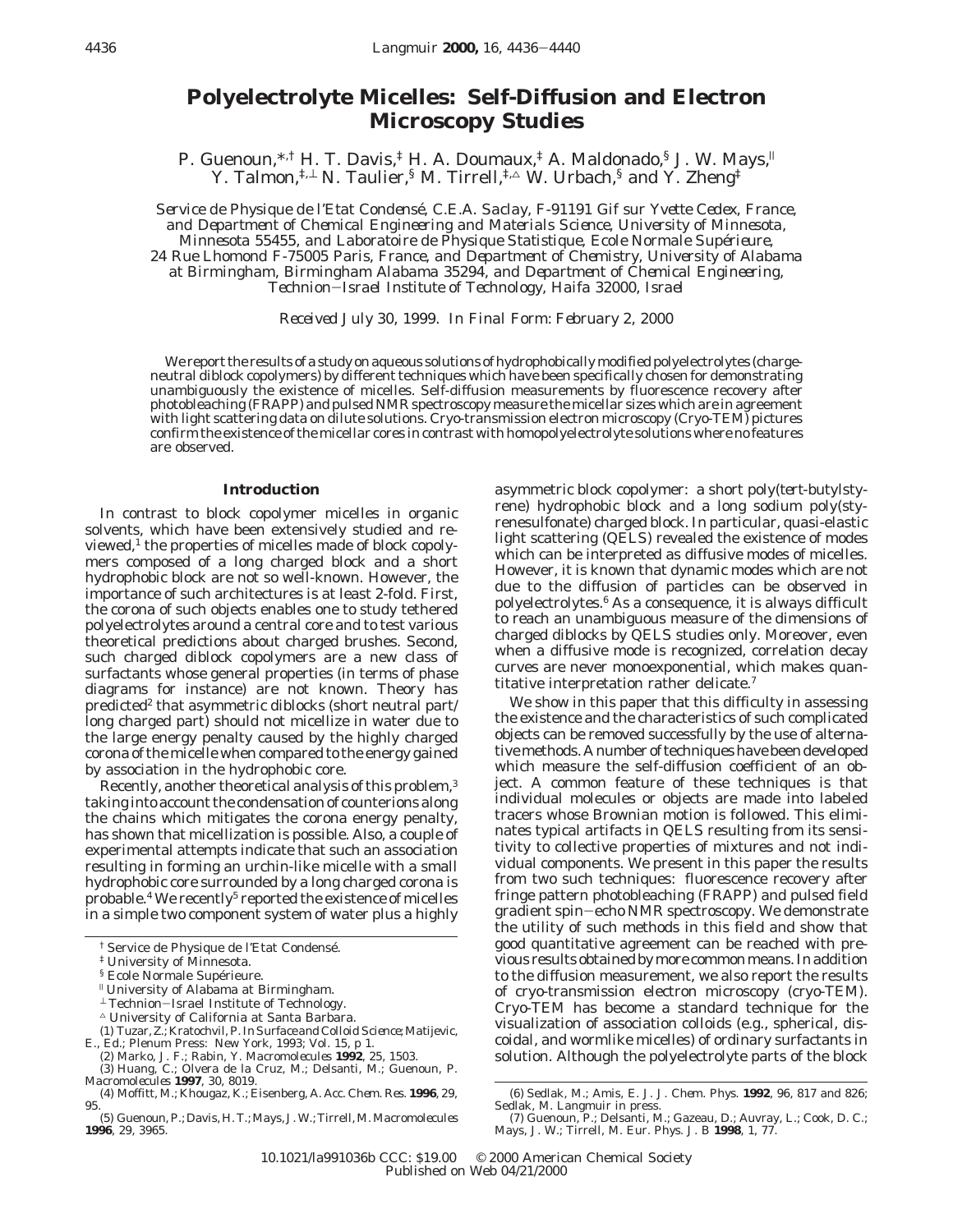copolymer surfactants in the micelles are not expected to be close-packed enough to create the contrast needed for TEM, we show that the hydrocarbon cores of the micelles are visible in the same way as conventional micelles have enough contrast to be seen in TEM. In what follows we describe the experimental techniques and discuss our findings in detail.

#### **Materials and Methods**

**Materials.** We made use of diblock copolymers of poly(*tert*butylstyrene) (PtBS) (hydrophobic block with a degree of polymerization of 25) and sodium poly(styrenesulfonate) NaPSS (polyelectrolyte block with degree of polymerization of 404). This material, designated MT-2, was synthesized by anionic polymerization<sup>8</sup> ( $M_{\rm w}/M_{\rm n}$  = 1.03) and is highly charged (sulfonation of 89%).

**Fluorescence Recovery after Fringe Pattern Photobleaching (FRAPP).** The FRAPP experiment allows measurements of the self-diffusion coefficient  $D<sub>s</sub>$  of fluorescent probes.<sup>9</sup> When strongly illuminated, these probes lose their fluorescence (photobleaching). In the illuminated volume, the fluorescence intensity is measured afterward by use of a low intensity light beam. The signal increases as new probes diffuse back to the photobleached volume and  $D_s$  can be deduced from the recovery time. The sensitivity of the method is improved by use of a fringe pattern and by modulation of the fluorescence signal. The fluorescence recovery curves were fitted to the following expression:

$$
V(t) = Ae^{-t/\tau} + B \tag{1}
$$

where  $\tau = \frac{\hat{r}}{4\pi^2 D}$  and *i* is the fringe spacing. For each sample we checked that the time  $\tau$  scales with  $\hat{r}$  and  $D_s$  was deduced from a plot of  $\tau^{-1}$  versus  $k^2 = (2\pi/\eta^2)$ . Small amounts of a fluorescent probe (3,3′ diethyloxadicarbocyanine iodide or DODCI from Kodak) were added to each solution (typically 5 mg/cm<sup>3</sup>). Due to its positive charge, we suggest that the fluorescent part of the probe is attached to the negatively charged corona. It was also found necessary to add some quantity of hydrochloric acid (HCl) solution (at least  $0.2 \text{ cm}^3$  of a  $10^{-2} \text{M HCl}$  solution per  $\text{cm}^3$ of the polymer solution) in order to make the solution bleach efficiently by a change in pH. Under the above conditions, solutions were irreversibly bleached through a grating of adjustable spacing. The recovery of the fluorescence in the sample was subsequently monitored with time.

**Quasi-Elastic Light Scattering (QELS).**Photon correlation experiments were performed using a custom built correlator and a laser source at a wavelength of 514.5 nm. Autocorrelation functions *g*(*t*) of the electric field were found nonexponential. An analysis in terms of cumulants was made in order to estimate the hydrodynamic radius of the micelles. To do so, we either calculate the slope of the mean decay rate Γ versus *q*<sup>2</sup> or plot the apparent mutual diffusion coefficient  $D_m = \Gamma/q^2$  for high wavevectors *q* and extrapolate to zero. Here Γ is the mean decay rate provided by the convergence of the cumulant analysis. Both measures provide consistent values whose dispersion was used to provide the error bar estimation of our results. We recently showed, using an analogous polymer, that such a procedure was adequate to characterize the micelles, in agreement with an inversion technique such as the Maximum Entropy method<sup>7</sup> (see Figure 2-a of ref 7). Such measurements were performed in polymer solutions of concentration 0.1 wt % with addition of hydrochloric acid (same proportions as for the FRAPP experiment), with addition of hydrochloric acid and DODCI (same proportions as for the FRAPP experiment) and finally, in the very same batches used for the FRAPP experiments. These various measurements at an identical polymer and added electrolyte concentration provide us with an accurate estimation of the error bar on the hydrodynamic radius.

**Pulsed Field Gradient Spin**-**Echo Nuclear Magnetic Resonance Spectrocopy (NMR Spectroscopy).**Self-diffusion coefficient measurements were performed on a Nicolet NMC 1180 NMR spectrometer operating at 300 MHz for protons. The spinecho pulsed field gradient technique used here has been described elsewhere.10 The experiments were done by varying the field gradient pulse duration, *δ*, with a constant field gradient pulse interval, ∆. The self-diffusion coefficient, Ds, analoguous to the one measured by FRAPP, was determined by fitting the decay of the echo amplitude, A, with the equation

$$
A = A_0 \exp \left[ -\gamma_g G^2 D_s \delta^2 (\Delta - \delta/3) \right]
$$
 (2)

In this expression, *A*<sup>o</sup> is the echo amplitude in the absence of a gradient pulse, *G* is the field gradient strength, and *γ*<sup>g</sup> is the gyromagnetic ratio. The field gradient *G* was calibrated using neat benzene, whose self-diffusion coefficient is known to be 2.207  $\times$   $10^{-9}$  m²/s at 25 °C.  $^{11}$  For the NMR studies, solutions of polymer in D2O were prepared at different concentrations of NaCl. Care was taken to dry the polymer prior to dissolution. To get a sufficiently strong NMR echo signal *A*, the concentration of the polymer had to be at least 1%. Error bars on  $D<sub>s</sub>$  were estimated according to the dispersion of results of different runs.

For the three above techniques, the apparent hydrodynamic radii,  $R<sub>h</sub>$ , of micelles were calculated using Stokes law for spheres; namely,  $R_h = k_B T/6 \pi \eta D$  where  $k_B$  is Boltzmann's constant, *T* the absolute temperature, and *η* the viscosity of water, and *D* is *D*<sup>s</sup> or *D*<sup>m</sup> according to the measurement (see above).

**Cryo-Transmission Electron Microscopy (Cryo-TEM).** Cryo-TEM samples were prepared in the controlled environment vitrification system (CEVS) described elsewhere.12 In the CEVS, temperature was controlled to within 0.1 °C and the humidity was controlled to be at nearly 100% saturation to prevent evaporation of the sample. Thin films of sample were prepared by placing a 3 mL drop of solution on a holey polymer carbon coated film mounted on a microscope grid. Two solutions of 0.1 and 1 wt % in pure water were prepared for that purpose. The drop was blotted with filter paper so that thin films (10 to 500 nm) remained spanning the  $2-8\mu$ m diameter holes in the polymer film. The sample was then vitrified by plunging in liquid ethane and transferred and viewed in the TEM with the aid of a liquid nitrogen cold stage which kept the sample in its vitrified state. More details of the technique can be found elsewhere.<sup>13</sup>

#### **Results and Discussion**

**Hydrodynamic Radius of Weakly Interacting Micelles as Evidenced by FRAPP and QELS.** FRAPP recovery curves such as Figure 1 were obtained at various spacing values for different polymer and salt concentrations. From each data set a good fit of the signal showing the fluorescence recovery with time can be obtained by a single exponential. The characteristic time of the exponential is of diffusive nature, i.e.,  $\tau^{-1}$  is proportional to  $k^2$ (see inset in Figure 1), which lead us to attribute this signal to the diffusion of real objects whose large dimensions indicate their associated nature. A comparison with the QELS results is made in Figure 2. The agreement corroborates the qualitative and quantitative trends found by QELS for the hydrodynamic radius *R*<sup>h</sup> of the micelles upon addition of salt. The micelles are shown to contract weakly with increasing salinity, presumably due to the additional screening of the charged corona of the micelles. This behavior has to be contrasted with the significant contraction of homopolyelectrolytes (NaPSS) upon salt addition.14 The FRAPP and QELS measurements were carried out at polymer concentrations of 0.1 wt %. For

<sup>(8)</sup> Valint, P. L.; Bock, J. *Macromolecules* **1988**, *21*, 175.

<sup>(9)</sup> Ott, A.; Bouchaud, J. P.; Langevin, D.; Urbach, W. *Phys. Rev. Lett*. **1990**, *65*, 2201.

<sup>(10)</sup> Callahan, P. T. *Aust. J. Phys*. **1984**, *37*, 359; Stilb*,* P. *Prog. NMR Spectrosc*. **1987**, *19*, 1; Lindman, B.; Stilbs, P.; Moseley*,* M. E. *J. Colloid and Interface Sci*. **1981**, *83*, 569.

<sup>(11)</sup> Collings, A. F.; Mills, R. *Trans. Faraday Soc*. **1970**, *66*, 2761. (12) Bellare, J. R.; Davis, H. T.; Scriven, L. E.; Talmon, Y. *J. Electron Microsc. Technol*. **1988**, *10*, 87.

<sup>(13)</sup> Li, X.; Lin, Z.; Cai, J.; Scriven, L. E.; Davis, H. T. *J. Phys. Chem*. **1995**, *99*, 10865.

<sup>(14)</sup> Drifford, M.; Dalbiez, J. P. *Biopolymers* **1985**, *24*, 1501.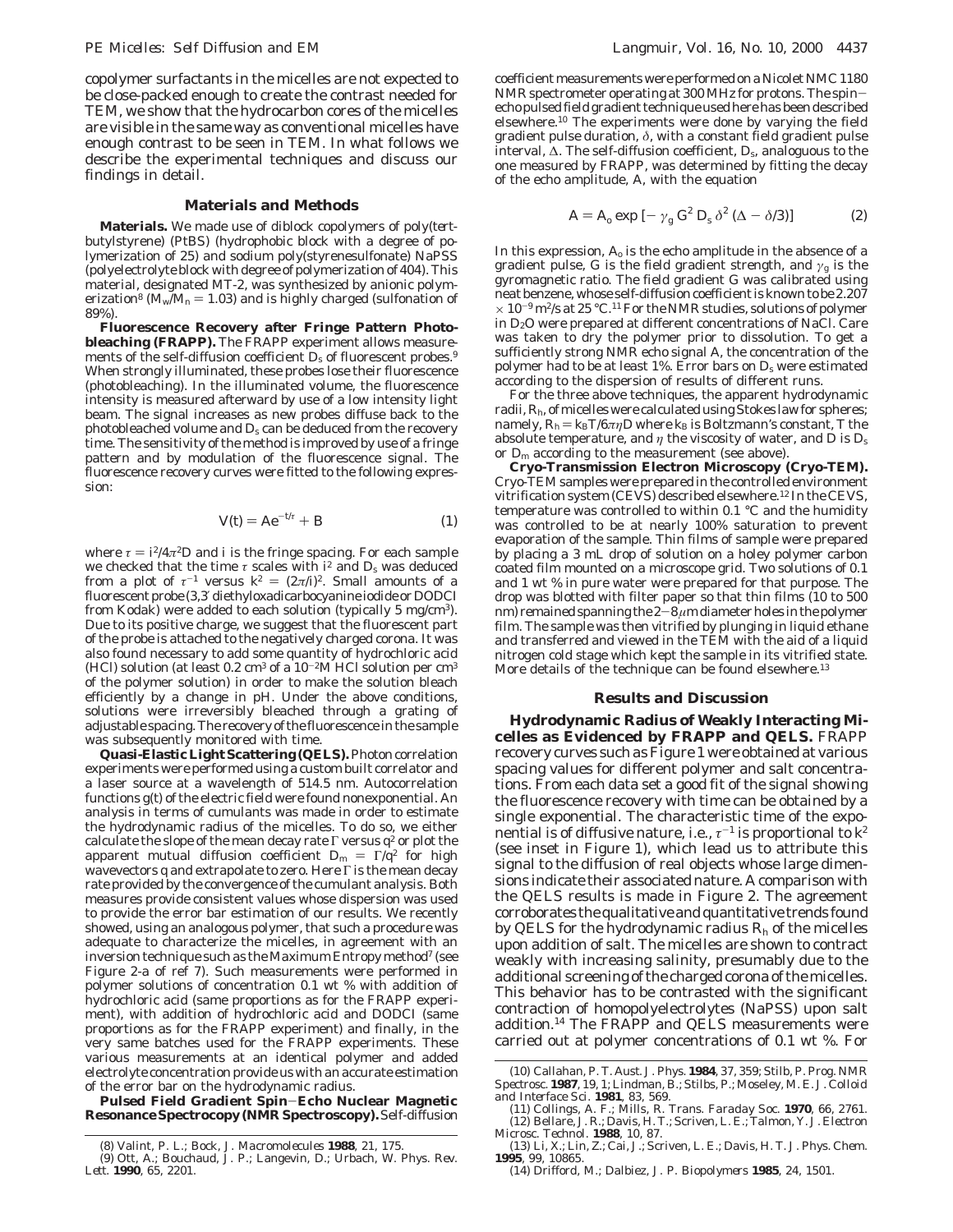

**Figure 1.** Typical fluorescence recovery curve for fringe spacing of 60  $\mu$ m fitted by one exponential (squares). The decay time of 12.9 s is interpreted as the diffusion time of the micelles. The inset shows the diffusive nature of the relaxation since  $\tau^{-1}$  is linear versus *k*2.



**Figure 2.** Hydrodynamic radius versus salt concentration as determined by the different techniques QELS, FRAPP, and NMR. QELS results with HCl correspond to light scattering when HCl is added to the polymer solution in the same proportions as in the FRAPP sample (empty triangles). QELS results with DODCI correspond to light scattering when HCl and DODCI are added to the polymer solution in the same proportions as in the FRAPP sample (filled inverted triangles). QELS on FRAPP sample refers to light scattering in the same samples as used in FRAPP measurements (filled square).

FRAPP measurements, only salted samples (salinity of  $10^{-3}$  M and higher) can be studied due to the necessity of working at a low pH for bleaching the fluorescent probe. In these polymer and salt concentration ranges, micelles are only weakly interacting and the agreement between both techniques shows that the results were both obtained in the asymptotic regime ( $c \rightarrow 0$ ) where  $D_s$  and  $D_m$  are identical. This can be confirmed by an estimation of the overlap concentration,  $c^*$ , for such hydrodynamic radii and for an aggregation number of order 30 which was independently estimated by neutron scattering measurement.<sup>5</sup> A value of order  $c^* = 1$  wt % is obtained, far above the maximal concentrations used in this study. The typical distance between objects can be estimated at about 80 nm, a distance always larger than the screening length at the lowest salinity (on the order of 10 nm). Consequently, both electrostatic and osmotic interactions must be weak in this range of concentration.

It must be noted that reasonable theories suggest that in these systems a large majority of the counterions stay trapped within the corona, making the effective charge of the micelle weak.3,15

Moreover the equality (within error bars) of  $D_s$  and  $D_m$ indicates a rather weak polydispersity of the micelles since  $D_s$  results from a number average whereas  $D_m$  results from a *z* average.<sup>16</sup>

**NMRMeasurementsoftheHydrodynamicRadius.** Measurements of the hydrodynamic radius by NMR were also obtained (Figure 2), in qualitative agreement with the general trend of weak contraction of the radius with added salt. The necessity of using concentrated samples (1 wt % in polymer) in order to get a sufficient signalto-noise ratio makes the quantitative comparison between NMR and other measurements more delicate. The high concentration used may be responsible for the slight overestimation of the radius by NMR observed at the lowest salinity of 0.18 M (Figure 2). Since micelles weakly contract upon addition of salt, micelles are still quite close to  $c^*$  at this salinity, and interactions (both electrostatic and osmotic) may alter the diffusion coefficient *D*<sup>s</sup> and thus apparently increase *R*h. Indeed as previously calculated<sup>17</sup> and observed,<sup>18</sup> one generally expects a decrease of *D*<sup>s</sup> with concentration and thus an apparent increase of  $R_h$ .

Another possibility worth mentioning is the possible change in shape of the micelles from spherical to a more elongated shape. This trend is suggested by one of the CryoTEM pictures taken at a polymer concentration of 1 wt % (see below). We discuss further these two possibilities in the next paragraph.

**Hydrophobic Core of the Micelles Evidenced by CRYOTEM.** The cryo-TEM micrograph shown in Figure 3 provides further support to our interpretation of the diffusion data. A 0.1 wt % polymer solution in pure water was studied. The first point to be made from the micrograph is that in the solution there are certainly aggregates with diameter of several nanometers. Cryo-

<sup>(15)</sup> Borisov, O. V. *J. Phys. II France* **1996**, *6*, 1.

<sup>(16)</sup> Le Bon, C.; Nicolai, T.; Kuil, M. E.; Hollander, J. G. *J. Phys. Chem. B* **1999**, *103*, 10294.

<sup>(17)</sup> Venkatesan, M.; Hirtzel, C. S.; Rajagopalan, R. *J. Chem. Phys*. **1985**, *82*, 5685.

<sup>(18)</sup> Chatenay, D.; Urbach, W.; Messager, R.; Langevin, D. *J. Chem. Phys*. **1987**, *86*, 2343.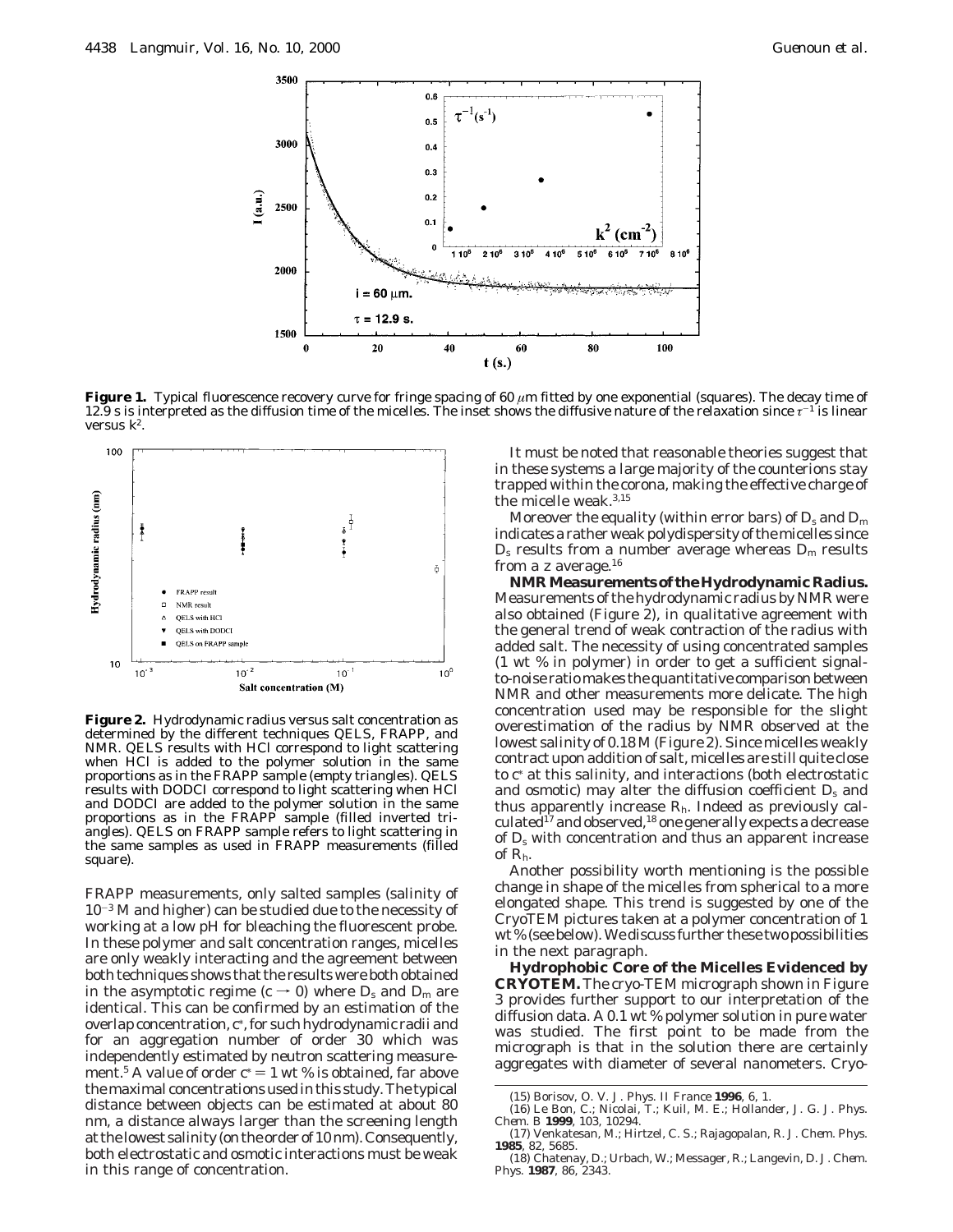

**Figure 3.** Cryo-TEM pictures of polymer solutions (0.1 wt % (a, top) and 1 wt % (b, bottom)). Arrows point to: (a, top) dense hydrophobic cores of the micelles; (b, bottom) possible elongated shapes which can be due to a change in shape of the aggregates at high concentration. The bar 100 nm. Larger dark spots on the pictures are ice which has crystallized during the process.